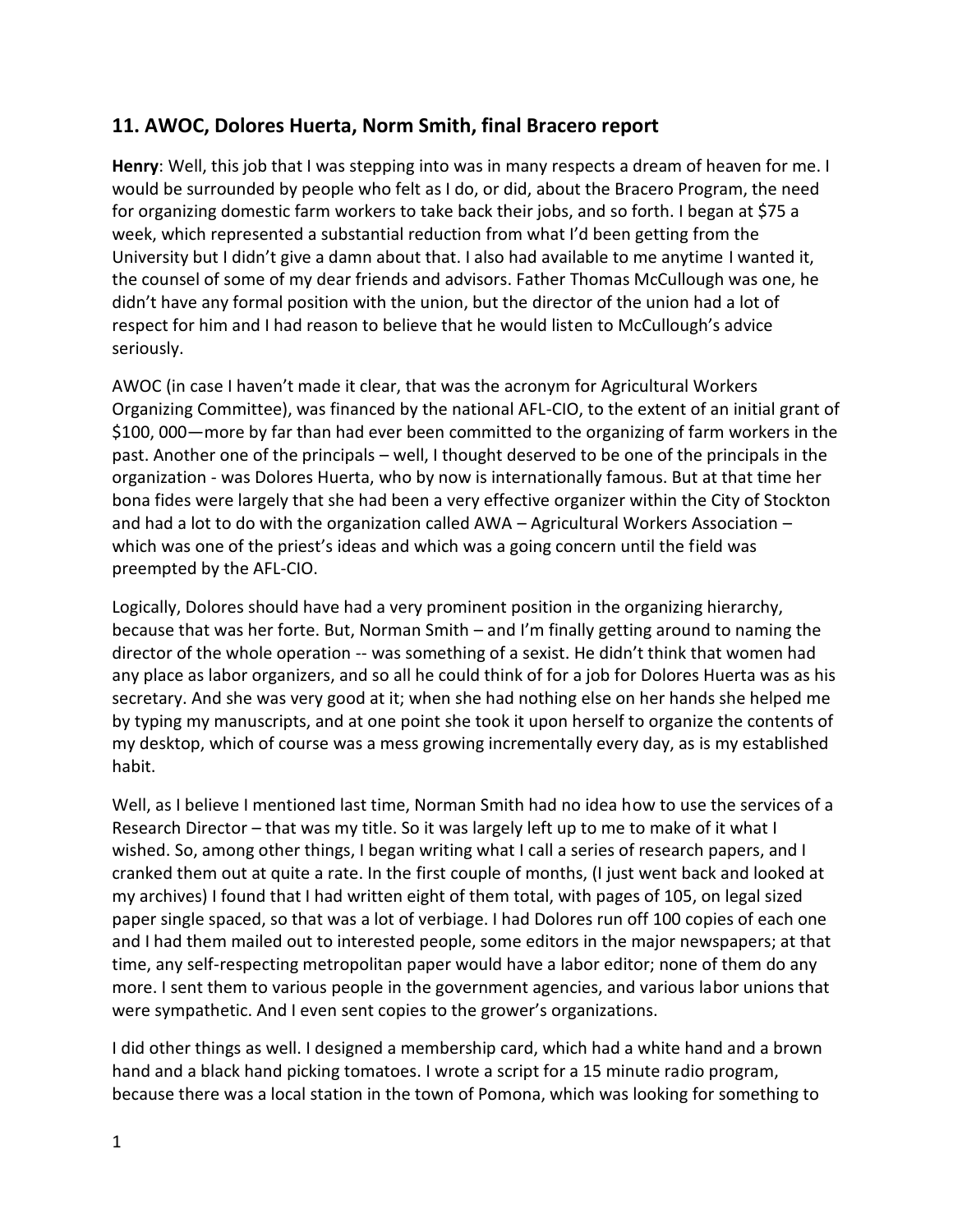fill the time other than playing records, so we put on that and it went over pretty well. I made a banner – a huge banner – at the time the peach harvest was coming in, because the growers of peaches were always claiming that they had to have braceros or else their crop would rot on the trees or on the ground. So I made this huge banner that we put on the outside of our headquarters which said: "Labor Shortage or Wage Shortage: A Peach of a Question".

I was doing so many things of that sort, that when a book was written about the farm labor movement recently by a woman that was doing a revisionist version of Cesar Chavez – and she had a few pages devoted to AWOC, which most farm labor histories don't even mention – but she called me in this brief section of her book AWOC's director of public information, which I never was. Because within a month or two, Smith took on somebody who really was from that field, his name was Lewis F. Krainock. His background I think was with the ILWU, one of the left leaning unions in the Bay Area. He was always a little mysterious about his background, but he was full of energy and he was quite adept at handling phone calls from reporters who wanted to know what we were going to do to finally organize farm workers, after many efforts had been made which had failed. He and I got along okay for the time being; later on not so well.

Now, the family was living in public housing for the first couple of months, actually a little bit more than that. It wasn't very satisfactory. It did have one advantage, it wasn't too far from corner grocery stores, but it wasn't a very congenial atmosphere for the kids because almost everybody else in that housing development was Spanish-speaking. So, we went looking for a house and found one in a middle class residential area, and the costs in Stockton were amazingly low. We had bought a house in Claremont for \$12,500 – 3 bedrooms, 2 baths – but this was a house, much older, it was funky, but it had room and all they were asking was \$7,000. So, we bought it.

In the process of reading the documents that we needed to sign for making the legal transfer of title, we noticed that the deed carried with it ever since the house was built back in 1919, what they call a racial restrictive covenant in which the buyer had to affirm that he was not a member of anything other than the white race. But my wife of the time, whom I have called Pamela because that's what she liked to be called, said we're not going to sign that. So we prepared a wording and we told our agent that the deal was off unless this wording was accepted, and it goes as follows: "We do hereby declare and affirm, that we, together or severally, are or may be persons not wholly of the white Caucasian or white race." The sellers and the agent and everybody else were willing to go along with us. So, I've kept that all the years.

This is of some interest I believe. After I'd been on the job for a little over a month, there was a need for somebody to testify on behalf of AWOC at some congressional hearing back in Washington. Norman Smith didn't want to go, and Ernesto Galarza didn't want to go, and so I was elected to go, and I had never been to Washington DC – I had been to Washington DC for my bracero study, but I always enjoyed going back East, so I went to that. Then, I took it upon myself to go up to New York and to call Pete Seeger who lived in a town called Beacon, a little bit up the Hudson River from the big City. Now, Pam had an enormous crush on Pete Seeger, and I suppose so did five million other women, but it was all perfectly innocent, he was devoted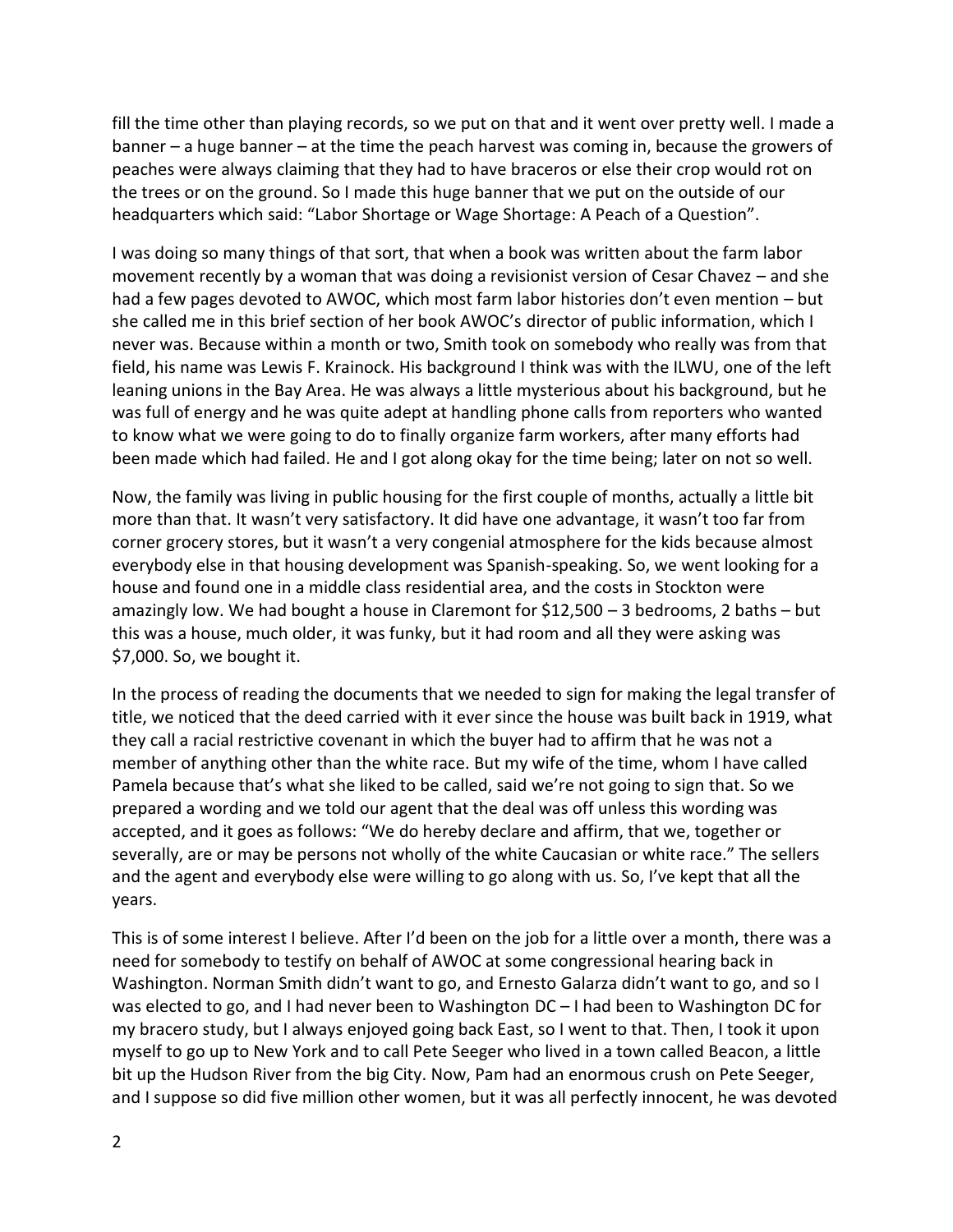to his wife Toshi. So I said that we were in the process of organizing farm workers, and would love to have a song that we could sing at our rallies to fire up the troops, and if I came up on the bus could he give a few minutes to composing such a thing. It would need to only be very short and simple based on some existing tune, which is the way the so-called folk movement of the time usually functioned.

So, they said come on up. And I did – I believe I went up on a Friday evening and ended up spending the whole weekend there. One of the peak experiences of my life. Seeger not only turned out a song about farm labor based on the tune "When the Saints Go Marching In" – the substitute words were "When the Crops Come Rolling In" – and also I carried with me, somehow or other I guess I had the idea when this whole trip started, that I might be able to see the great man; so I took with me a song that Pam had composed, about a wild flower in the forest and I asked Seeger if he could take that, which he did. I was able to help to some extent; he was in the process of doing some mason rework and I was able to help a little bit because he had a professional mason helping him who was kind of a protégé; he played the guitar and he himself composed songs based on hymn tunes and things like that. His name was Ernie Mars. He and I met again a little bit later down the road.

Anyway, after that weekend I returned to Stockton and had hoped to organize a membership meeting of AWOC – there weren't very many members yet, but anybody was welcomed. As it turned out, there were spies from the grower's organizations. The things that we said and the songs that we sang were later lampooned in the grower's publications. I had the notion that this might be a singing union, because I believed that in the glory days of the CIO in the 1930's, when they were organizing other unorganized workers, that they made good use out of songs based on tunes that everybody could sing along with because they were so well known. And usually at mass meetings they would hand out a song sheet which had the new words set to those tunes. I had the idea that we could do that, and maybe we would start having the kinds of successes that the CIO did back in its salad days.

So I got some of my friends from the University to come out to this meeting and bring their guitars. Norman Smith went along with this – to tell you the truth, I wanted to have a meeting that would not be dominated by Smith himself, because he was an orator of the old school, who once he got started didn't know how to stop and he would easily go on for an hour or more. People would get bored and would drift away, and I didn't want that to happen. So we sang a number of songs, including the one that Seeger had contributed. Most of them in the audience were not familiar with the folk – so-called folk song revival – and most of them I dare say had never heard of Pete Seeger, but the singing went off all right.

And then, a couple of guys in the front row who were Anglos, who were evidently fruit tramps as they say, that is guys who were specialists in ladder work. And the most recent crop involving their skills had been in Lake County picking pears, and so they volunteered to come up and tell us about their experiences at the pear harvest. Well, I saw no harm in that, and he then suggested that we form a local union, right there on the spot, with an election of officers and the whole bit. Totally unplanned as far as I knew; maybe this fellow had had it in mind all along, but I was in no position to say he was out of order, and so that is actually what happened. It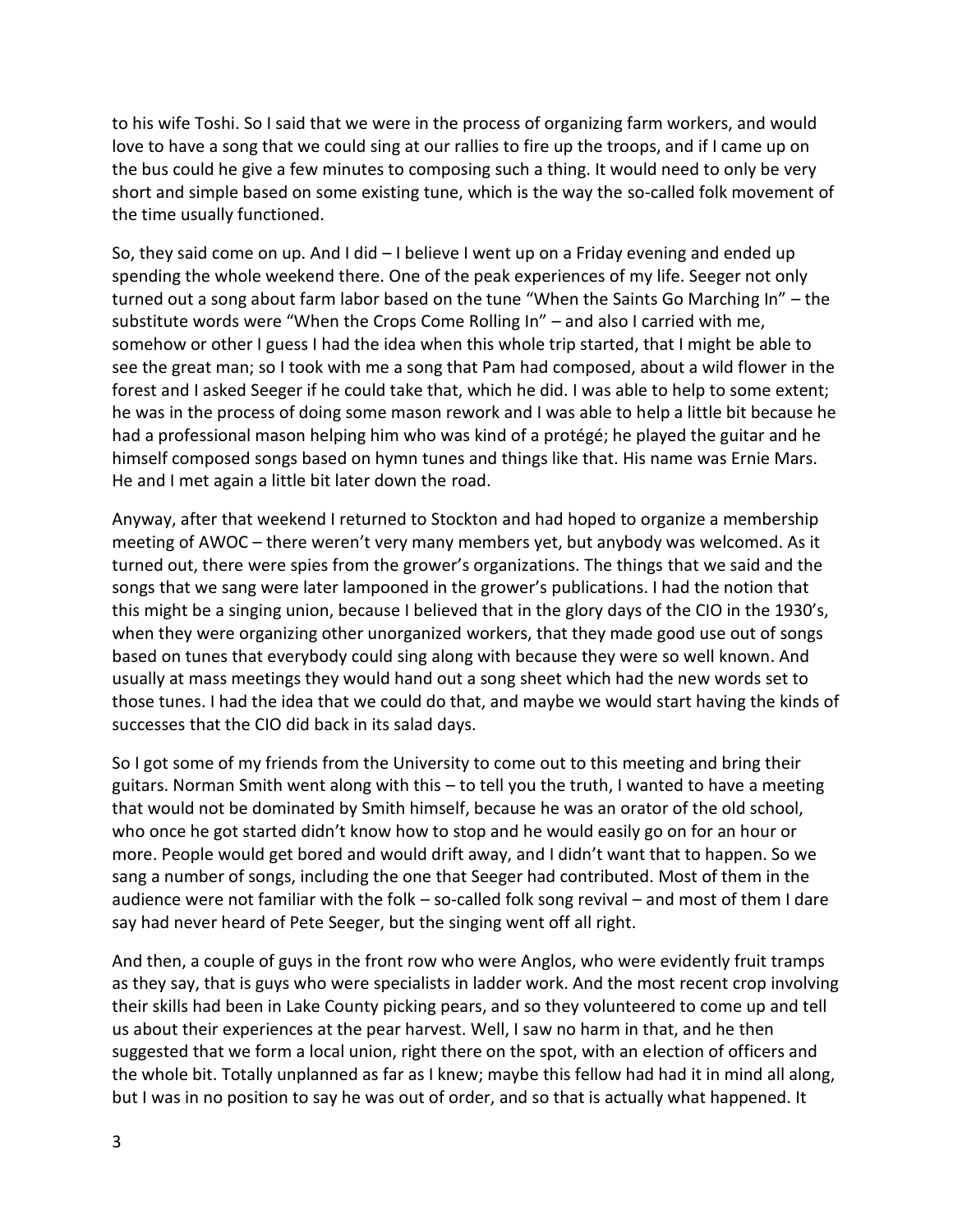won't surprise you to hear that this fellow himself was elected chairman, or head of the local – whatever was the title. And the guy sitting next to him  $-1$  was chairing this meeting, unaccustomed as I was to any such thing, and I asked if there were any nominations for an assistant secretary or whatever was the title and the only nomination was for the guy sitting next to the guy who had done the talking. So, he was elected.

And at that point Norman Smith felt that things had gone far enough, and he took the floor and gave his stump speech in which he inveighed against what he called a licensed and legalized slave bracero program. Eventually the meeting broke up, and the next day when Smith had to report to his superior Jack Livingston, head of the organizing department of the AFLCIO, Livingston hit the ceiling and said that was absolutely out of line; the organizing committee did not have the authority to establish locals, only the national organization could do that, and the national organization was not prepared to do that. They were very leery about giving power to people such as these ladder workers who for all they knew might be tainted with left wing memberships, and some of the organizations on the attorney general's list, so they wanted to keep us all unaffiliated.

Now, I've already talked about the purchase of the house on Ramona Avenue; I've talked about Dolores Huerta, and I'm now going to return to the subject of Dolores. She and I were kind of an undercover team because our ideas about organizing were 180 degrees different from Norman Smith's. Norman Smith's conception of organizing the unorganized was to get them to pay dues, which were set at \$2 a month, payable only one month at a time. And the idea that Dolores had and which I shared, the idea also shared by Father McCullough, was to get people meeting in small groups – house meetings, maybe half a dozen people meeting at a time, who knew each other and trusted each other, and shared ideas about things that they might do working together on a small scale, in the way that AWA had during its brief months of existence. We thought that the success of that organization was so self-evident that Smith would surely get the idea that he should try it. And in fact he did try it, once. He went to a house meeting that was set up by Father McCullough, and he launched into his standard speech which went on for an hour and everybody was turned off, including Smith himself, since they didn't all flock around and sign their membership cards and so he never held another house meeting during the entire existence of AWOC.

Well, I had plenty of other things to do which I did to make myself useful to the movement, but Dolores didn't. And so she gave up her position as secretary, and went down to Southern California to work with Cesar Chavez, who at that time was Director for organizing for the CSO, the Community Service Organization, an organization composed largely if not entirely of Spanish-speaking people. At that time, Dolores had a bunch of kids, eventually she had seven or eight I believe but at that time she had five. And she didn't have a car. I had the same car, it was a Dodge station wagon, that I had used to move my three kids and wife up from Claremont to Stockton, but I didn't particularly need it in my new job and I wanted to help Dolores. So I offered to sell it to her for whatever she could afford to pay. She said she could afford \$250; I said okay. Just give me \$50 down, and a note for the rest, and so she did. In the process of moving, I asked her about a painting which she had seen in my office which she thought was good and asked if she could borrow it, and I said okay. So, when she was in the process of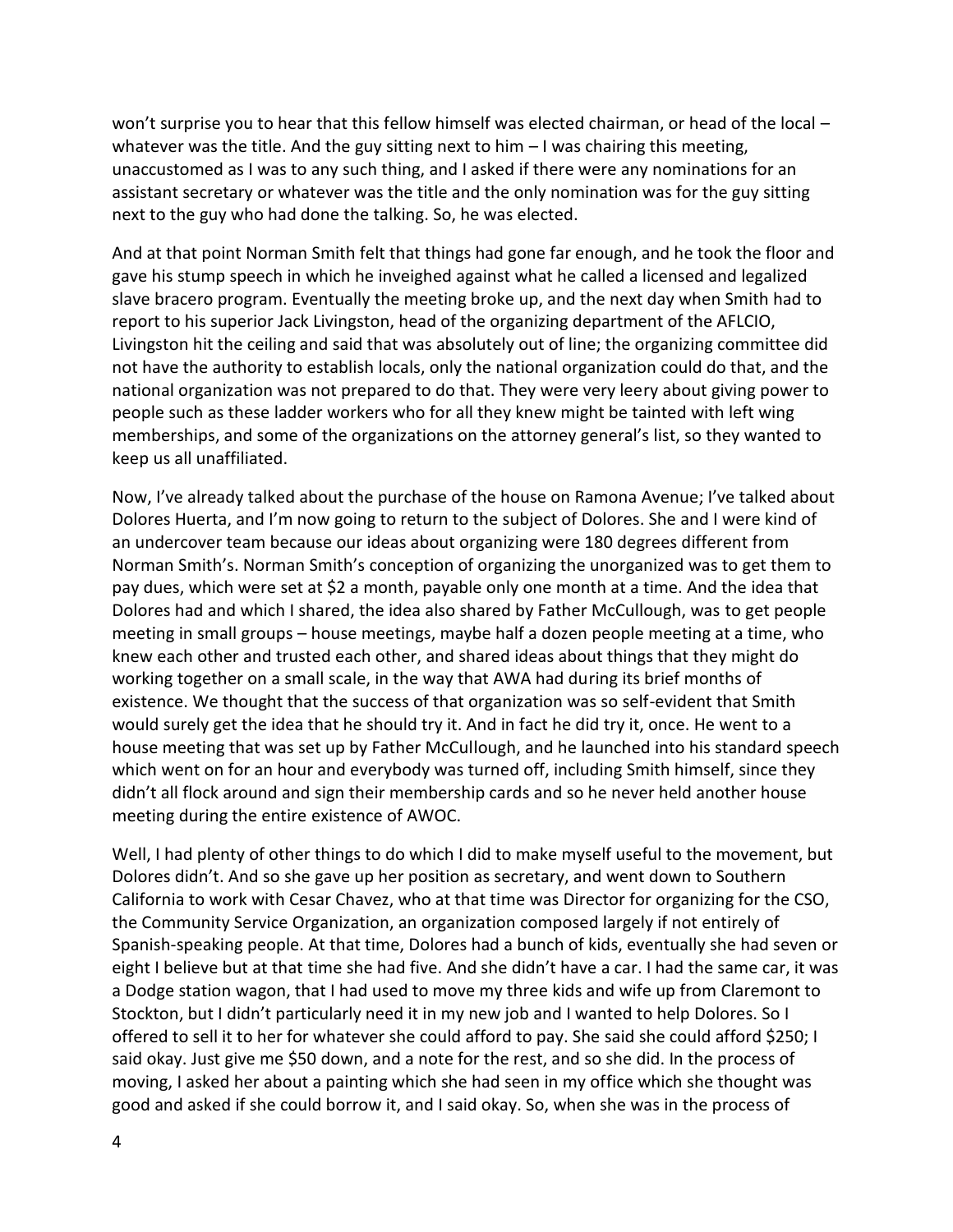moving I asked where was my painting. And she said she didn't have any idea. I was not too happy about that. In the fullness of time of course, that was the last I heard of the \$200 note as well.

So, through the years I've had rather ambivalent feelings toward Dolores. I tried to establish contact with her on a number of occasions; when I wrote a book some years later in 1970 I sent her a copy which she never acknowledged. I asked a mutual friend at one point whether she had ever read it, and he said she didn't like it because it didn't praise Cesar Chavez sufficiently. I thought I had embarrassed myself by being excessive in my praise. And then, when she was beaten up by some cops in San Francisco at some demonstration at the Saint Francis Hotel and was hospitalized with a ruptured spleen, I sent her some flowers and a little note; trying to revive the memories of our few weeks together on the staff of AWOC when we commiserated with each other, but again she never responded to that. In the long run as you may know, she is now lionized as the co-founder of Chavez's union, which is a gross distortion of the facts. However, I digress.

During all of these events, I was still responsible for finishing up my report on the bracero study. I had permission from Norman Smith to spend up to half of my time on that, including trips to Berkeley if necessary, so I made pretty good progress in spite of the fact I was cranking out these research papers, and so forth and so on. So that on December 14, 1959, which is an anniversary of sorts in my life, I wrote the last page of what had turned out to be a 750 page manuscript. Which I had done my level best to keep objective, to keep colorful words and adverbs and adjectives to a minimum, to keep value judgments to an absolute minimum, although I indulged myself to the extent of my final sentence in this 750 page tomb. I said, "what happens when a group from a third world culture comes into a first world with its own medical ideas and practices; do the ideas and practices of the third world group change?", and my final phrase was: "No, if they are not free men." And that was the end of my manuscript, and at that point I entered into the job of dealing with the secretarial pool at the University in Berkeley, where they were responsible for jobs of this sort from all kinds of other departments and I had to wait my turn, and so it took quite a long time for them to do the stencils; that was the way this was going to be reproduced, in those days that was the most advanced system they had.

There was trouble in River City with a number of the staff, what Norman Smith called his organizers, which of course I always felt was a misnomer because they didn't know how to do anything more than tell farm workers look how much good the union did for automobile workers. That was the technique Smith recommended they use. Well, it wasn't very effective. And a number of these so-called organizers began coming to my office from time to time and unburdening themselves with their dissatisfactions. Well, I made it a point not to bad mouth Norman Smith; I felt that as long as he was paying my salary I owed him a certain kind of loyalty, so I just listened to these fellows usually and said don't give up.

It was a rag tag bunch that Smith attracted into what he called his organizing staff; there were a couple of self-appointed preachers who didn't know anything about the labor movement. There were several that Smith inherited from Galarza that had been trying to organize for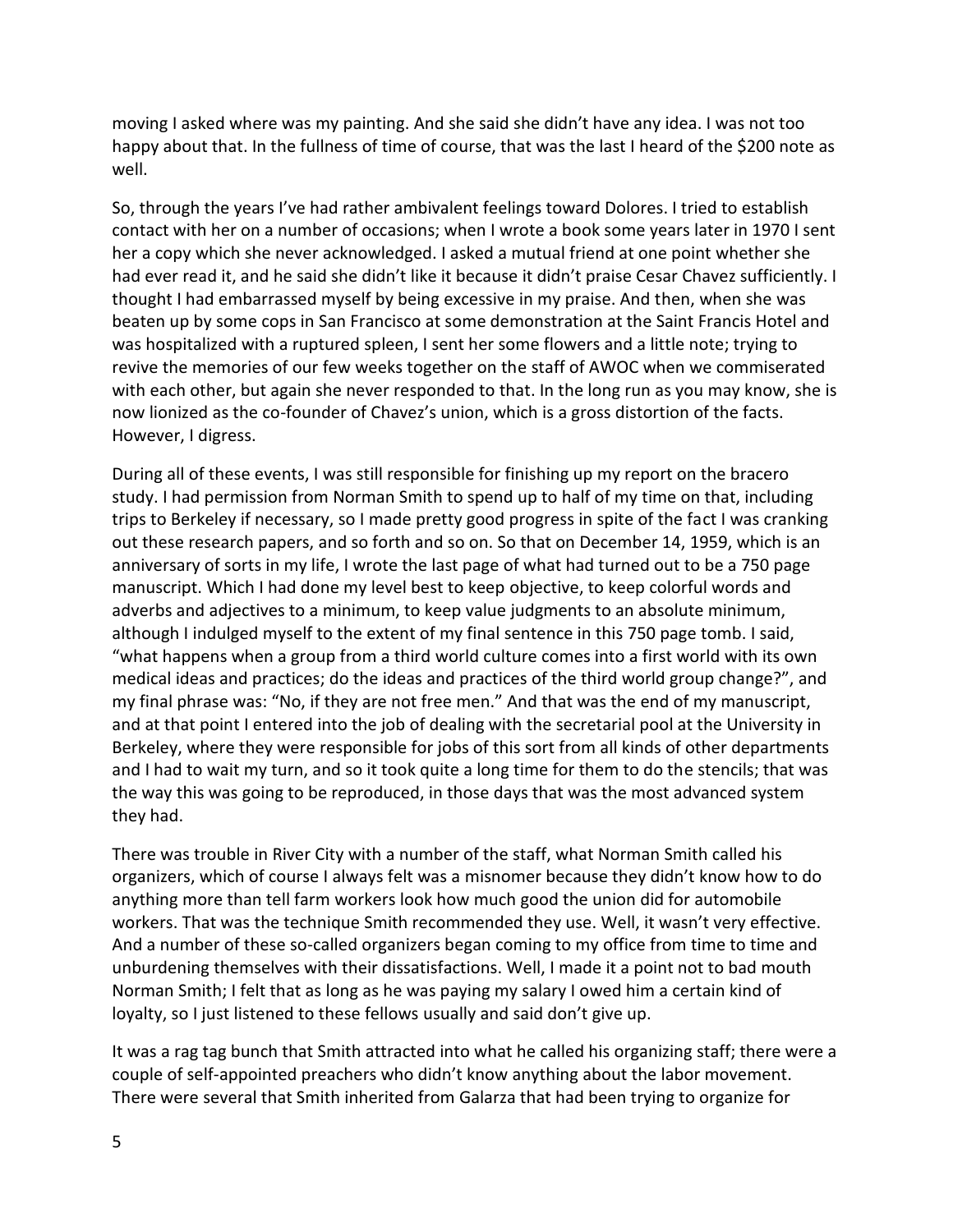years, but Galarza didn't have the idea of beginning small and working outward; he felt that the eloquence of his speech making would be enough to move people and that was not sufficient. He would take on anybody as a member of his staff, he was so short of funds I don't know if he paid them anything.

One of them was a labor contractor who developed a burning hatred for bracero users who put him out of business; he was providing them with domestic workers up in the Marysville area, until the growers found that they could do better by using braceros because they didn't have to pay a commission to the labor contractor for his services. The recruitment and provision of this new labor force was provided free of charge by the government agencies, the state and federal. So Dewit Talahill (sp?) which was his name, developed this hatred for bracero users and for braceros themselves. So he conceived the idea of intimidating the workers by going in and knocking over their ladders and other forms of violence, which Smith tolerated, I don't say he approved of it, but he didn't discipline Dewit Talahill in any way.

Another one of Ernesto's contributions was a man named Delmer Berg (sp?) who distinguished himself by using a staff car to go up to Reno and run up some expenses on a credit card  $-$  a few of the staff members had a credit card. Well, Delmer Berg abused his, but it was also found in the process of looking into his background that he had been a member of a number of left wing organizations, which were anathema to the AFL-CIO. That organization was paranoid about the possibility of being tainted as being sympathetic to communism, so Berg had to be fired for that reason if nothing else.

Another one of Smith's recruits was an elderly gentleman named Vance Ambrose who was a veteran of the farm labor wars of the 1930's, and in some cases they almost literally were fights between workers and deputy sheriffs, sometimes gun fire but more often axe handles and weapons of that sort. And Vance Ambrose had been beaten up on occasion and had some notoriety for that reason. But in the years that had gone by since then he had become an alcoholic and so he was absolutely ineffective as a member of the AWOC staff, so he had to go. It was as I say a rag tag group, not one of whom was a qualified community organizer, which is a specialty in its own right. It's not as though there weren't any, because the CSO had at this point organized some 22 local chapters around the state, and they were staffed by people who would have been happy to have joined AWOC staff if they had been invited, but they never were.

## [Pause]

I'll tell you another one of my activities. I functioned as a speech writer  $-$  or a ghost writer  $-$  for Smith himself, who was frequently called on to make appearances at conventions and conferences of do-gooders and in some cases grower's organizations to prove their open mindedness; they would invite Smith to give the laborer's point of view to their gatherings. And on a number of occasions he asked me to prepare some remarks for him to deliver. Well, I did so, and I know for an absolute fact that he never read a single word of them.

But more happily, fairly early in the game, I think when I had been on the job for maybe a month, a fellow named Fred Van Dyke came into the AWOC headquarters one afternoon, all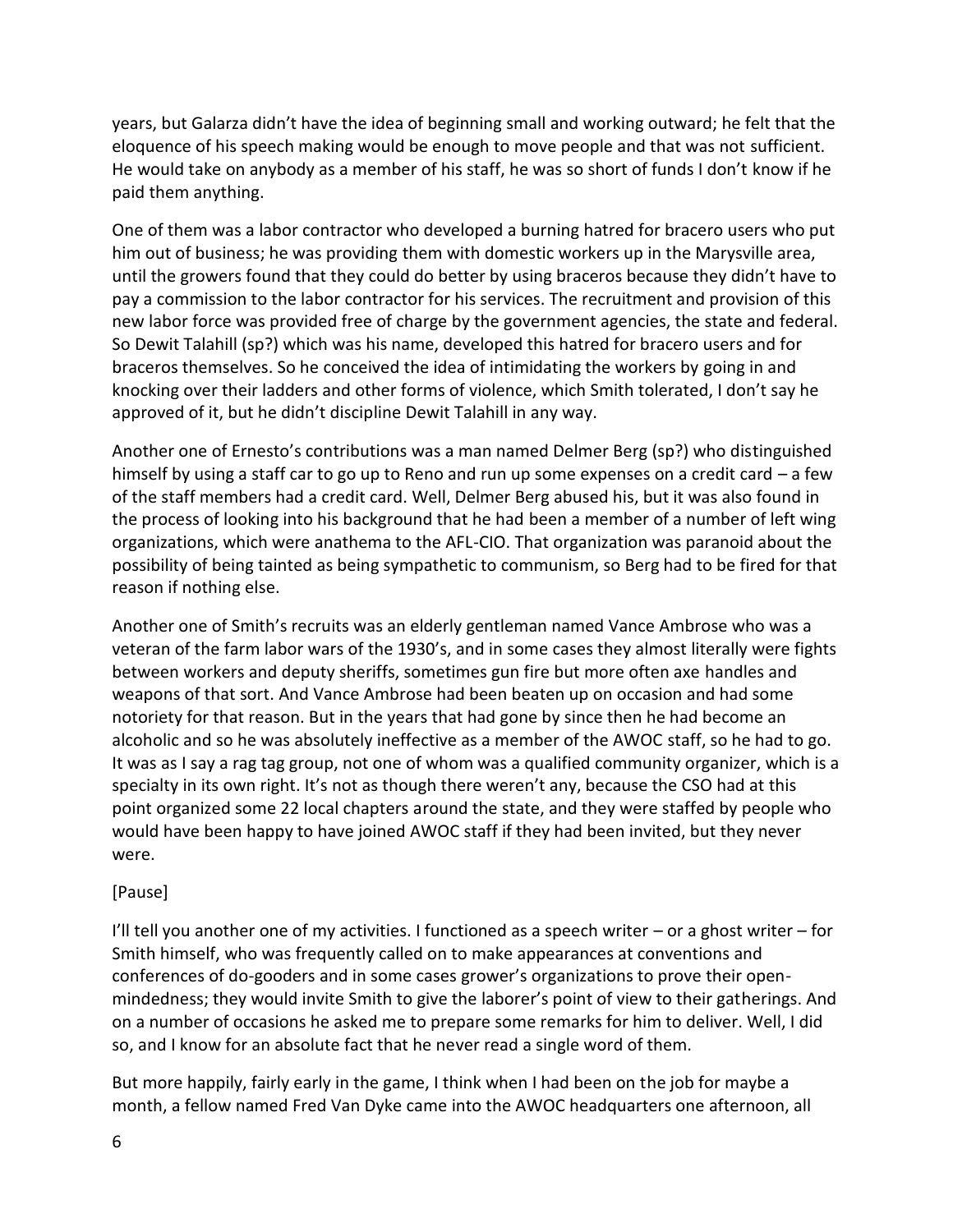dusty from having worked on his tractor plowing a field in the morning. He had a manuscript of his own which he wanted to have me edit so that he could submit it for publication somewhere. And it consisted of his opinion that the existence of the bracero program was actually working against the best interests of growers themselves. Because, with an almost unlimited pool of cheap labor available, they began planting excessive acreage of things like tomatoes in the Stockton area, which of course under the iron laws of supply and demand meant that the price that they got for their product went down; there was a surplus of canning tomatoes. And to make up for their loss of income, they planted more tomatoes because they had access to more braceros.

So, Fred Van Dyke argued that this was a kind of lunacy, but the only way to make them see common sense would be the power of a countervailing force – he didn't use that term – would be the force of workers organizing themselves, and to use their power, their potential power. And he wanted me to re-write this in such a way that it adequately represented his thinking, because I guess he had somehow or other come upon some of my writing and liked my style. Well, of course my style was not his style, so I had a challenge ghost writing his article in a way that didn't make it sound as though he had two master's degrees.

It was not easy, but I finally produced something that he thought sounded like him, and that opened up a friendship. He and I co-authored a number of other pieces of writing. And he became rather well known back in the Eastern liberal establishment as the one and only grower in the whole country which actively supported the idea of a farm worker's union, and more specifically, which supported AWOC, and used AWOC members on his own crops whenever they were of the appropriate type, such as wine grapes. Where incidentally I myself put in half a day cutting grapes, and so on my resume I mentioned that as well as the various other things I did in the fields, none of which were very taxing but at least I had a better idea of what it was like. When the time came for me to write a book, I put a chapter about Fred Van Dyke in that book, as well as a chapter about Ernesto Galarza, and one about Father McCullough, and two chapters about Chavez.

Well, I mentioned Ernie Mars a little while ago, a stone mason by trade, but what he really dreamed of was to become another Pete Seeger, and he was a pretty good guitar plucker and he wrote a number of pretty clever parodies of popular hymn tunes and so forth. And, to his credit, he wanted to find out what it was really like being a serious farm worker, and he came out from New York to Stockton and he started going down to skid row which is where unattached men congregated in the pre-dawn hours to see if they could get a job with a labor contractor. The bracero users, under the law were supposed to make what they called reasonable efforts to recruit domestic workers before hiring braceros; and to satisfy that requirement they had these contractors go down with buses to skid row in the early morning hours to pick up whoever was willing to work at the same wages as braceros and the same working conditions.

So, Ernie Mars put himself with that, and I greatly admired his spunk. Well, I didn't like the idea of Ernie Mars having to spend good money on a flop house on skid row, probably fighting against bed bugs and cockroaches, and so I suggested to Pam that we take him in as a boarder.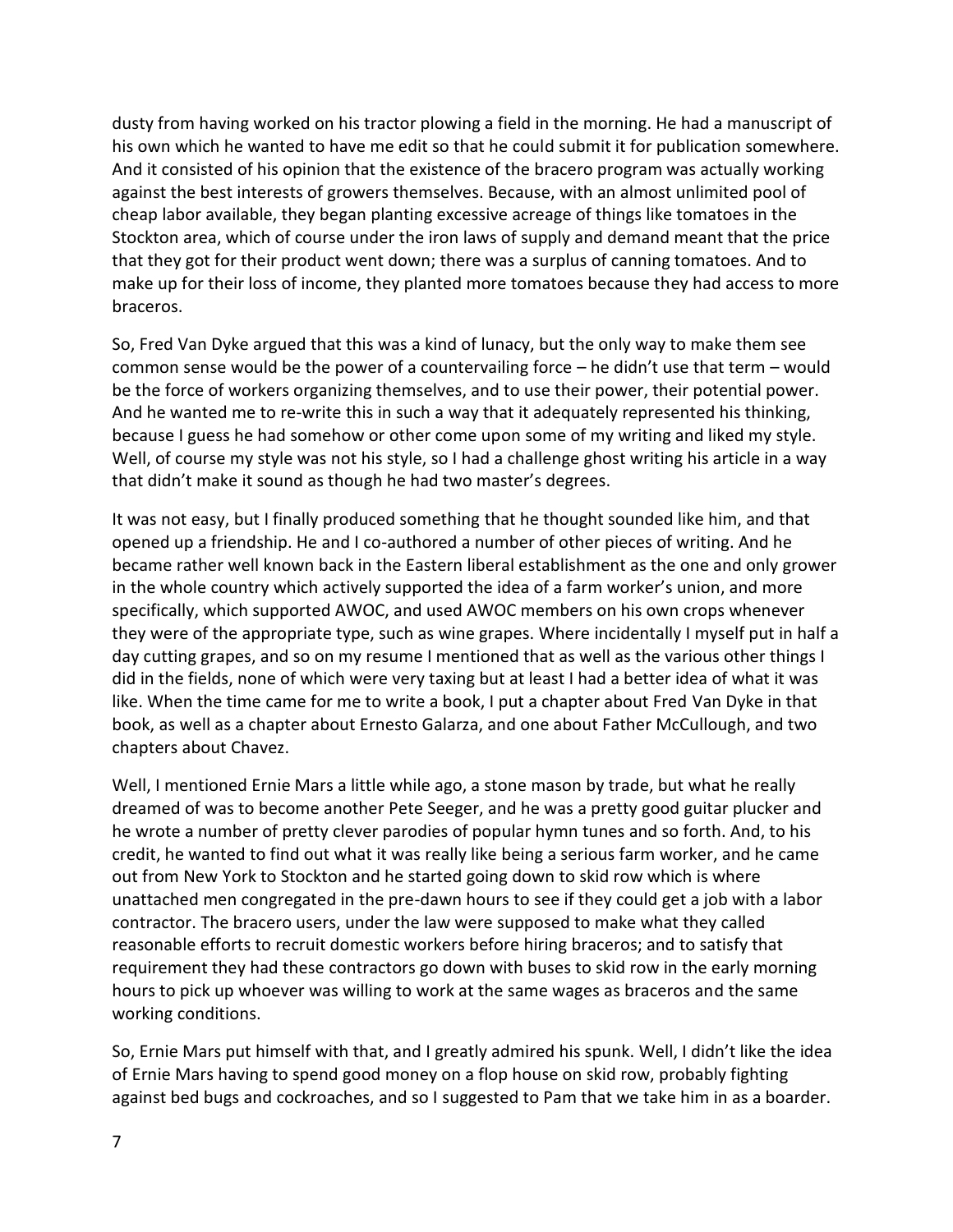There was room in that funky old house on Ramona Avenue and she went along with that suggestion; I think that Ernie appreciated it. I don't think we charged him anything. Later on, it became a little tense. Because Pam thought that Ernie was starting to make eyes at her, so we had to ask him to find other accommodations. But he stayed around the area for long enough to appear in a program called "Harvest of Shame" which was narrated by Edward R. Murrow, and that got a lot of attention. The crew that was filming this documentary happened to be in the Stockton area at a time when we were having a rally with music provided by Ernie Mars; and they got him in a fairly extensive segment of this film which was shown nationally at Thanksgiving time in 1960. It was the high point of Ernie Mars' life, I believe.

I might as well jump ahead to I think it was May of 1960 when the stencils had all been typed on my magnum opus and it came time to order copies. I apparently was given carte blanche; my immediate superior Edward Rogers had a problem with me and that broad side of conscience, but after a compromise on my continuing the project, he once again left me to my own devices and I don't think he himself showed very good judgment in that respect. Looking back on it now I think if he had known about the question – how many copies should we run off of this 750 pages and who will receive them – he might have said about half a dozen, because that's how many members there were on the advisory committee that was supposedly overlooking my project. Including a member of the anthropology department, who himself had something of a reputation on the folk medicine of Mexico; there was a health educator from the staff of the school of public health; there was Paul Taylor of the economics department, a grand old man of farm labor studies; there was Herbert Blumer, I guess it had been my suggestion that he be included because of course I knew him well from the year at Hawaii, one of my two years out there he was a visiting professor; and then there was Lester Breslow of the State Department of Public Health, not to be confused with the School of Public Health. I had gotten to know Lester Breslow to some extent while I was still there on a research project on home accidents, and found that Breslow was a very open minded and forward thinking person; for example, he I think was one of the very first to make a crusade out of doing something about smoking. And beginning by gathering the scientific statistical evidence that it was damaging people's health in a big way.

All of those people would have been very logical candidates to receive copies of this 750 pages; there may have been one or two others that I can't remember at this point. But – since I was given carte blanche, I ordered 100 copies. I don't really know in retrospect whom I thought would plow through that massive verbiage; I sent some copies to the people at the State Department of Employment Bureau of Statistics who had been helpful to me in providing data on workers and various crops in various counties, etcetera, etcetera. I guess I had in mind sending them to people in the liberal organizations back East, the national advisory committee on Farm Labor, and so forth. Probably I would send one to Dard McAllister (sp?) even though he'd gotten me into a lot of trouble. I didn't send out very many.

Until the stuff hit the fan. At this point it should be understood that I was no longer on the payroll at the University; my grant from the National Institute of Health still existed on the books and there still was quite a bit of money in it, but it was not being used. We had already paid for the services of the secretarial pool as part of the overhead, which the University takes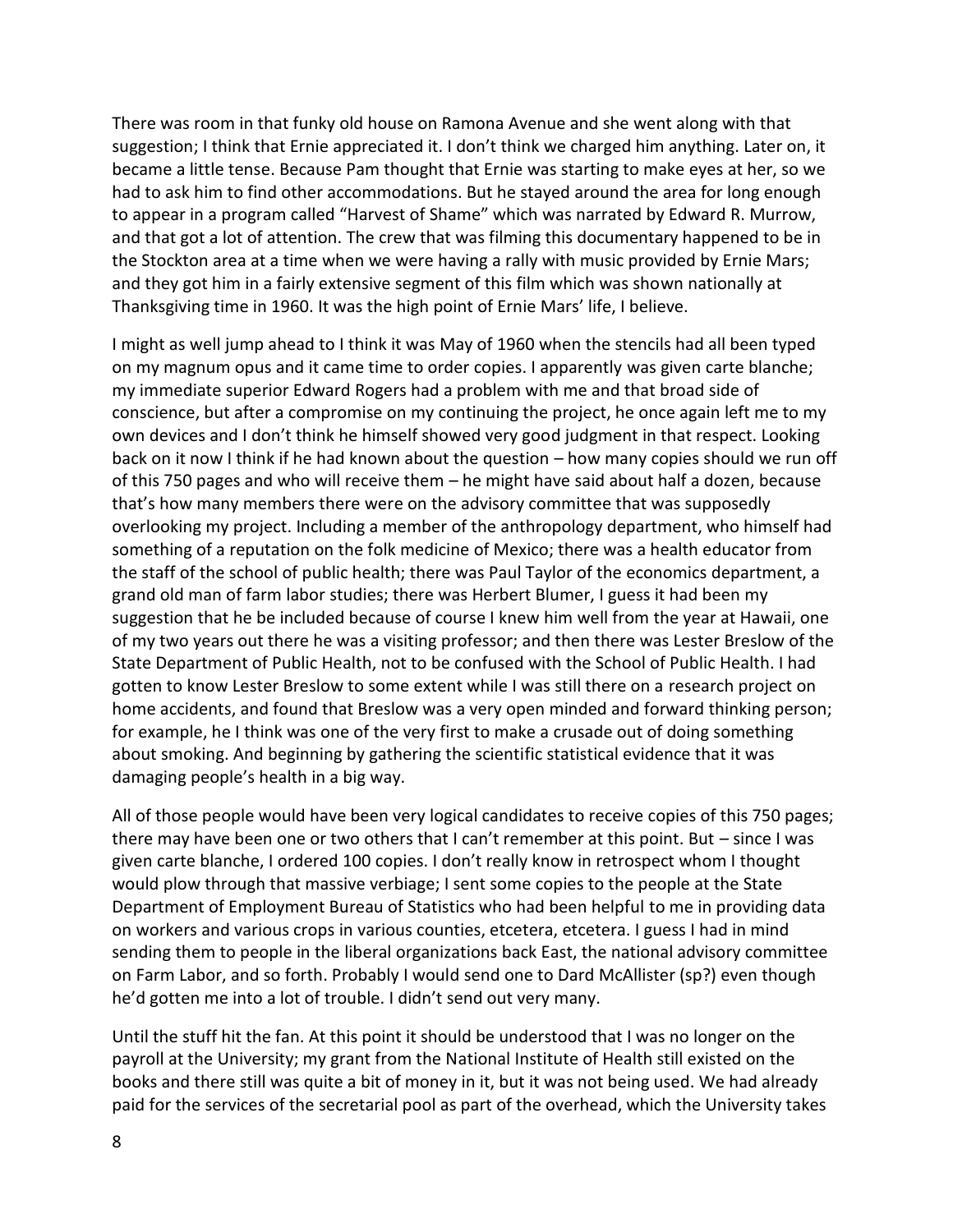out of every grant from every source; it's quite a large chunk as some of you may know. So, technically, Rogers had no power over me; he couldn't fire me. So he put it on a personal basis – he asked me to come into his office and he closed the door and said "you have really disappointed me, Henry". And that cut me to the quick.

What he objected to was a chapter that I called "The Social System" in which I identified all of the organizations which were lined up on both sides of the issue and as a result of the interplay between them the bracero program existed and was renewed year after year by the Congress. I observed that in this interplay of forces the agricultural interests were more powerful than labor interests, which I thought was a perfectly objective statement. But he – I don't know if Rogers really read it – but he interpreted it as my advocating the workers' position, weak as it was, and that this would open up his being attacked by the grower's lobby, and he was not going to stand for that. And therefore he demanded that I recall all the copies I had sent out, turn them over to him, as well as all of the other roughly 90 copies that had not yet been sent out. And that is a lot of paper, as you might guess.

Well, I'll just end on this note. The irony of it is that at the very first meeting of that advisory committee, way back in 1956, Herbert Blumer himself had said be sure to put the whole subject into a social context. And I thought that I was doing that. But there was no arguing with Dr. Rogers, and so they [the copies] were all called in and destroyed, with the exception of a copy that he kept for himself in his filing cabinet under lock and key; I'm telling you he was practically paranoid with the thought that this manuscript was so inflammatory that it would get him into a knock down and drag out fight, so that will be the end of today's session; we'll continue with this and other exciting developments.

**David**: I assume you kept a copy of it?

**Henry**: No, I was not allowed to keep a copy, but I was allowed – well, I wasn't allowed to, I simply went to the secretarial pool and said what did you do with the stencils? And they said, they're sitting over there, do you want them? I said, sure. So I had the stencils.

**David**: These were mimeographed stencils?

**Henry**: Yes. I don't think they exist anymore but they did at that time and I made use of them later. But that is another story.

**David**: So, how long did you work for AWOC, in total?

**Henry**: I began in July of 1959 and I was asked to leave in May of 1962.

**David**: So presumably it became evident to you that their approach to organizing was thoroughly ineffective. So they were organizing domestic agricultural workers. How many dues paying members were there at the max?

**Henry**: Norman Smith didn't keep very good records. He spent all his time down on skid row, and he would talk some wino into joining the union, and if the guy didn't have two bucks Norman Smith himself would pay it. And I don't think there's any record of that guy's name,